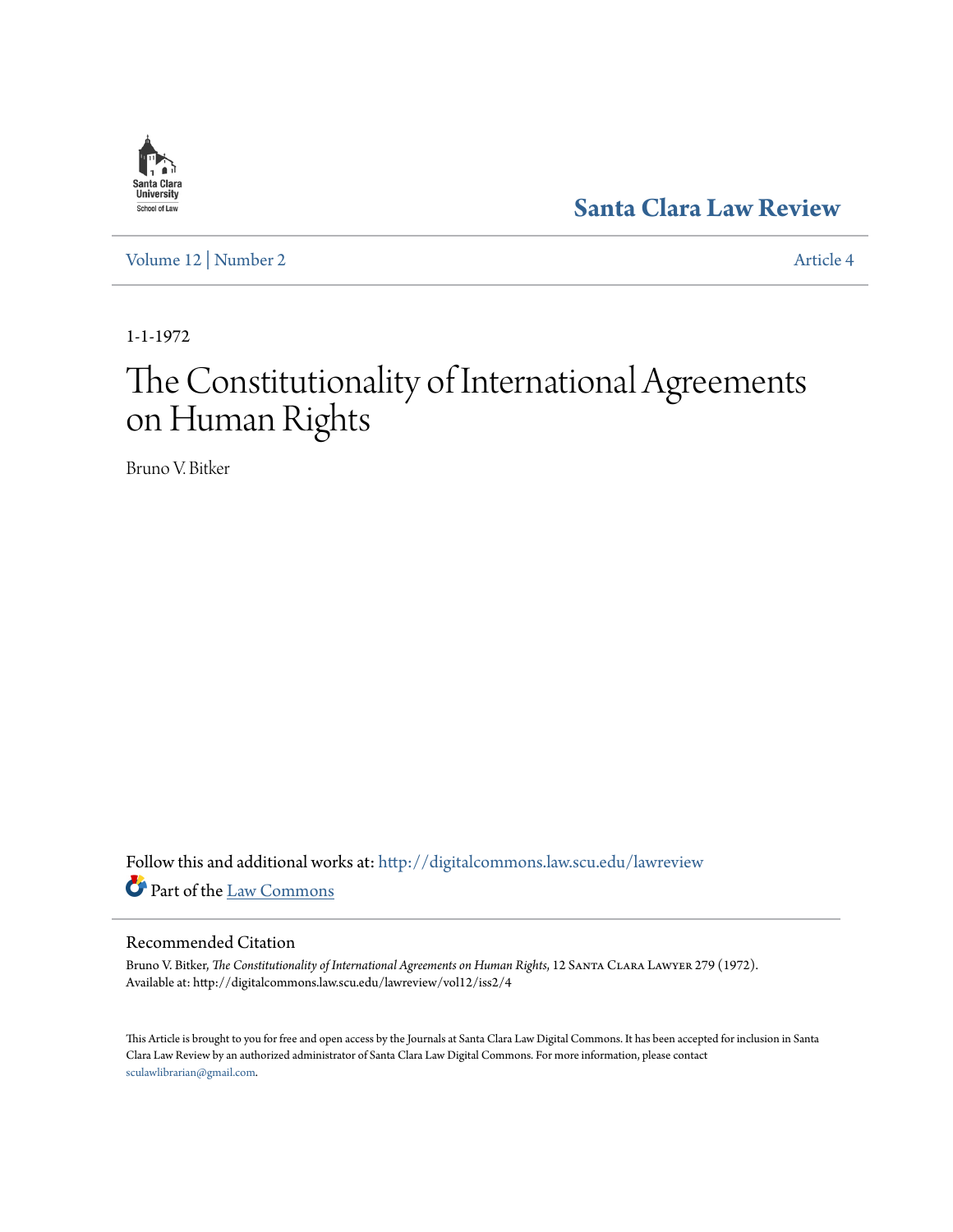# THE CONSTITUTIONALITY OF **INTERNATIONAL AGREEMENTS ON HUMAN** RIGHTS

Bruno V. Bitker\*

I feel more strongly than ever that the worth of the individual human being is the most unique and precious of all our assets and must be the beginning and the end of all of our efforts. Governments, systems, ideologies and institutions come and go, but humanity remains. The nature and value of this most precious asset is increasingly appreciated as we see how empty organized life becomes when we remove or suppress the infinite variety and vitality of the individual.<sup>1</sup>

It is unbelievable, in light of American history that anyone could question the right of the United States to enter into international agreements to protect human rights. However, there continues to exist a belief by some lawyers that under the United States Constitution human rights generally are not a proper subject for agreement between nations. <sup>2</sup>

This paper approaches the issue from three viewpoints: One, that the constitutional treaty power does not bar such agreements; Two, that historically the power to enter into such international agreements has been exercised by the United States since the earliest days of the Republic; and, Three, that by contract (treaty) the United States is obligated internationally to protect human rights. Within the limitations of the length of this paper, reference will also be made to questions raised as to the constitutionality of some specific provisions of certain treaties.

HISTORICAL POSITION OF THE **UNITED** STATES

Entering into treaties for the protection of human rights is not uniquely American. International concern for human rights has

**<sup>\*</sup>** LL.B. Cornell; attorney, Milwaukee, Wisconsin; U.S. Representative to U.N. International Conference on Human Rights, Teheran, 1968; Member, President's Commission for Human Rights Year, 1968; Member, U.S. National Commission for UNESCO, 1965-71; Chairman, Wis. Governor's Commission on the U.N.; Chairman, **ABA** Section Committee International Courts.

**<sup>1</sup> INTRODU CTION TO TME REPORT OF TE** SECRETARY **GENERAL,** U.N. Doc. A/8401/ Add. 1 at 55 (1971).

**<sup>2</sup>** For the principle objections by certain lawyers *see* Holman, *International Proposals Affecting So-Called Human Rights,* 14 **LAw** & **CONTEMP. PROB.** 479 (1949). *Hearings on Exec. 0, 81st Cong. 1st Sess. before a Subcom. of the Senate Comm. on Foreign Relations,* **92d** Cong. 1st Sess., at **23** (1971); *Hearings on Execs.* **J,** *K, and L, before a Subcom. of the Senate Comm. on Foreign Relations,* 90th Cong., 1st Sess. 2, 40 **(1967);** *Hearings on Exec. 0, before a Subcom. of the Senate Comm. on Foreign Relations,* 81st Cong., **2d** Sess., at 154, **206,** 221 **(1950).**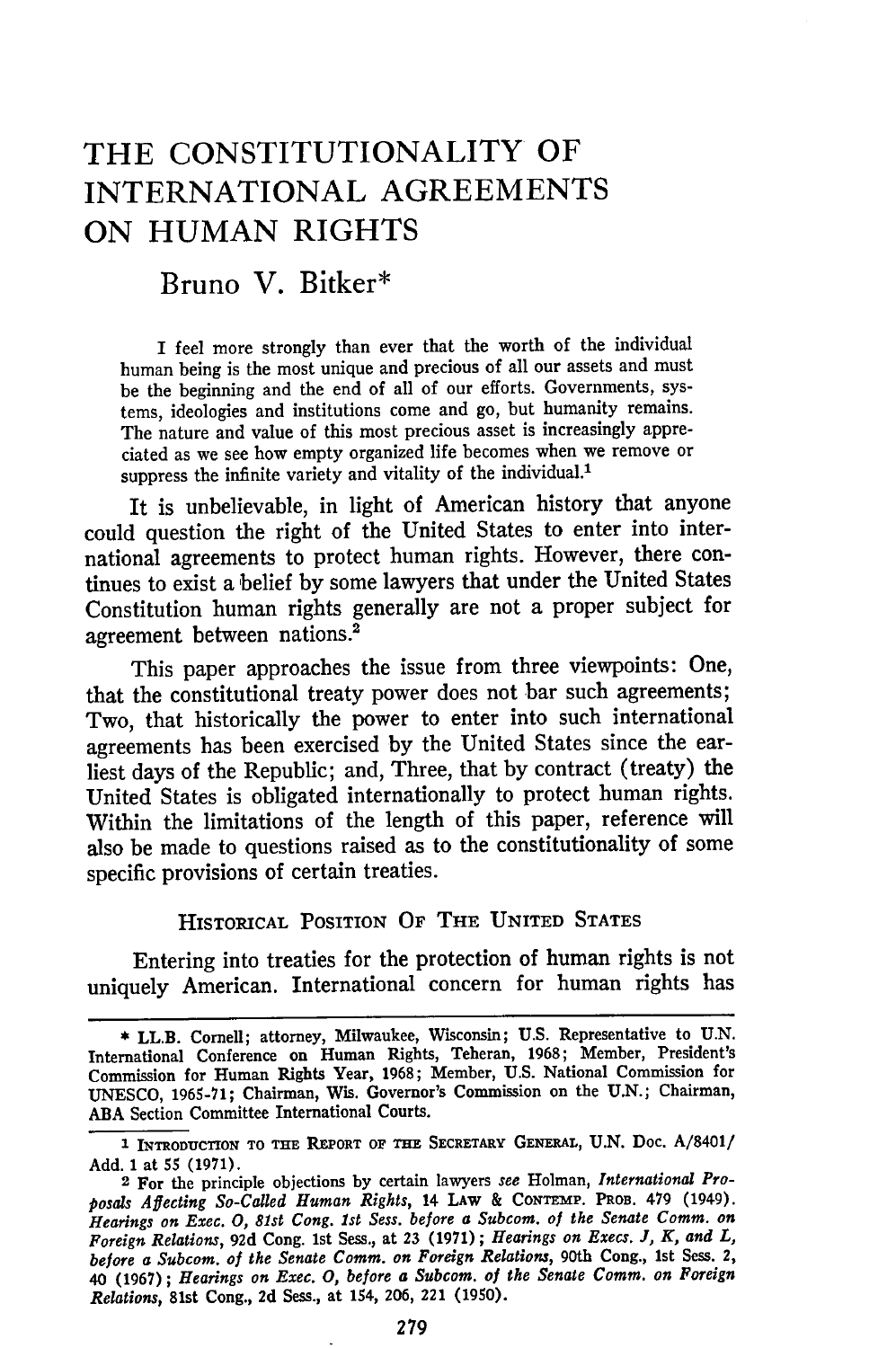existed for centuries.3 In fact, the very first treaty entered into **by** the United States recognized protection of the rights of individuals: the Definitive Treaty of Peace with Great Britain, concluded at Paris, 1783.<sup>4</sup> Article VI provided, *inter alia*, that because of participation in the Revolutionary war "no person shall, on that account, suffer any future loss or damage, either in his person, liberty or property . . . .<sup>75</sup> Even the rights of foreign persons to go to any part of the United States for a specified period to regain assets were specifically recognized.<sup>6</sup> And, in the Jay Treaty of 1794,<sup>7</sup> which was the final formalized treaty, there are other provisions protecting individual rights.

In 1795, the United States entered into a treaty with Algiers<sup>8</sup> which related to rights of Americans in Algiers, and, *inter alia*, provided that the Consul of the United States "shall have liberty to exercise his religio tion by the United States of certain rights of privacy and freedom of religion as proper subjects for an international treaty. While the phrase "human rights" may not have been in common usage in the 18th century, the individual rights then recognized would now come under the broad umbrella of human rights.

Many of these early 18th century treaties dealt with the rights of American persons abroad. They clearly demonstrate that individual rights are proper subjects for international agreements. The more modern treaties on human rights are logical developments in the protection of these rights. These developments are in keeping not only with American ideals but also with the early historical practice of the United States. Thus it may be said that concern for human rights by treaty is traditionally American.

Subsequent American history bears this out as indicated by a sampling of 19th century treaties. The treaty with Austria-Hungary of 1848 covers the right to dispose of property upon death, $10$  a matter usually considered controlled by municipal law. The 1868 treaty with Belgium<sup>11</sup> covered matters relating to naturalization, also customarily considered sacrosanct to national sovereignty. In

- **8** *Id.* **at 1.**
- *9 Id.* **at** 4.
- *<sup>10</sup>Id.* **at** 34 (clauses **I and** II).
- *11 Id.* **at 80.**

*<sup>8</sup>See* L. **SOHN &** T. **BURGENTHAL, INTERNATIONAL PROTECTION OF HUMAN RIGHTS** (Prelim. ed. **1972).** [hereinafter cited as **SOHN & BURGENTHAL].**

**<sup>4 1</sup>** W. **MALLOY, TREATIES, CONVENTIONS, ETC., BETWEEN THE UNITED STATES OF AMERICA AND OTHER** POWERS **586** (1910) [hereinafter cited as W. **MALLOY]; S. Doc.** No. **357,** 61st Cong., **2d** Sess. **(1910).**

**<sup>5</sup>**W. **MALLOY,** *supra* **note** 4, **at 589.**

**<sup>0</sup>** *Id.* **at 588.**

**<sup>7</sup>***Id.* **at 590.**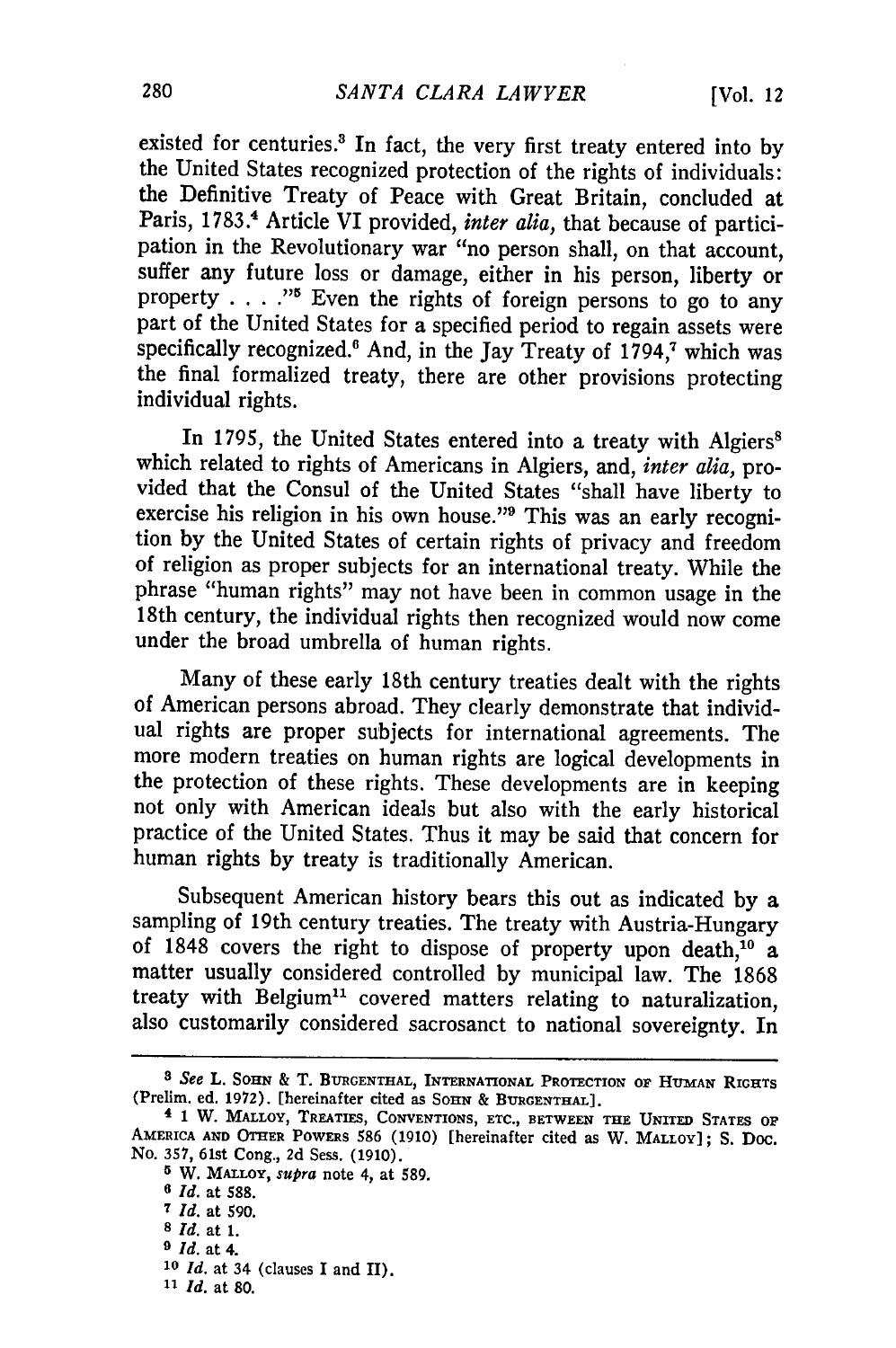an 1858 treaty with Bolivia,<sup>12</sup> there is what might be called an equal protection clause as well as protection against "arbitrary visits or search" of dwellings and warehouses. This sounds as if the Fourth Amendment had moved into international law.

Besides Fourth Amendment rights, the Sixth Amendment right to counsel was included in the  $1828$  treaty with Brazil.<sup>13</sup> This treaty also assumed equal treatment in the burial of the dead. The Protocol of 1872 to the treaty of 1871 with Germany, specified with respect to the estate of a deceased citizen, "[t]hat, according to the laws and the Constitution of the United States, Article X (of the treaty) applies, not only to persons of the male sex, but also to persons of the female sex."14

An interesting corollary to individual rights, is the individual responsibility covered in the 1842 treaty with Colombia. Article XXXV, provides that if "citizens of either party shall infringe any of the articles of this treaty, such citizens shall be held personally responsible for the same, . . . each party engaging in no way to protect the offender, or sanction such violation."<sup>15</sup> Even the phrase "international right" is used in the Colombia treaty of 1846.<sup>16</sup> It is interesting to note that the treaty of 1842 also recognizes the individual responsibility rule which was basic to the Nuremberg judgment more than a century later.<sup>17</sup> A similar provision appears in the 1828 treaty with Brazil<sup>18</sup> and in other treaties.

Under the 1803 treaty with France for the Cession of Louisiana, the United States undertook, in Article III, to incorporate the inhabitants' territory as soon as possible and "in the mean time they shall be maintained in the free enjoyment of their liberty, property and the Religion which they profess."<sup>19</sup> The treaty of 1831

Principle I. Any person who commits an act which constitutes a crime under international law is responsible therefore and liable to punishment.

Principle IV. The fact that a person acted pursuant to order of his Government or of a superior does not relieve him from responsibility under international law, provided a moral choice was in fact possible. II Y.B. **INT'L** L. **Comm.** 374, **U.N.** Doc. **A/136 (1950).**

**<sup>18</sup>W. MALLOY,** *supra* note 4, at 143.

**<sup>19</sup>***Id.* at 509.

<sup>12</sup>*Id.* at 114 (art. III).

**<sup>13</sup>***Id.* at 137 (art. XII).

<sup>14</sup> *Id.* at 553.

**<sup>15</sup>***Id.* at 313 (para. 4).

**<sup>16</sup>** *Id.*

**<sup>17</sup>** Nuremberg Judgment, **1** TRIAL OF THE MAJOR WAR CRIMINALS **BEFORE THE** INTERNATIONAL MILITARY **TRIBUNAL 171, 223** (Nuremberg 1947); **6** F.R.D. **69, 110** (1947). On December **11,** 1946, the General Assembly, **by** resolution **(U.N.** Doc. **A/C 6/69** (1946)) affirmed the principles of the Nuremberg Tribunal and directed that the laws be codified. Subsequently, the International Law Commission adopted the principles of the Charter and Judgment which includes: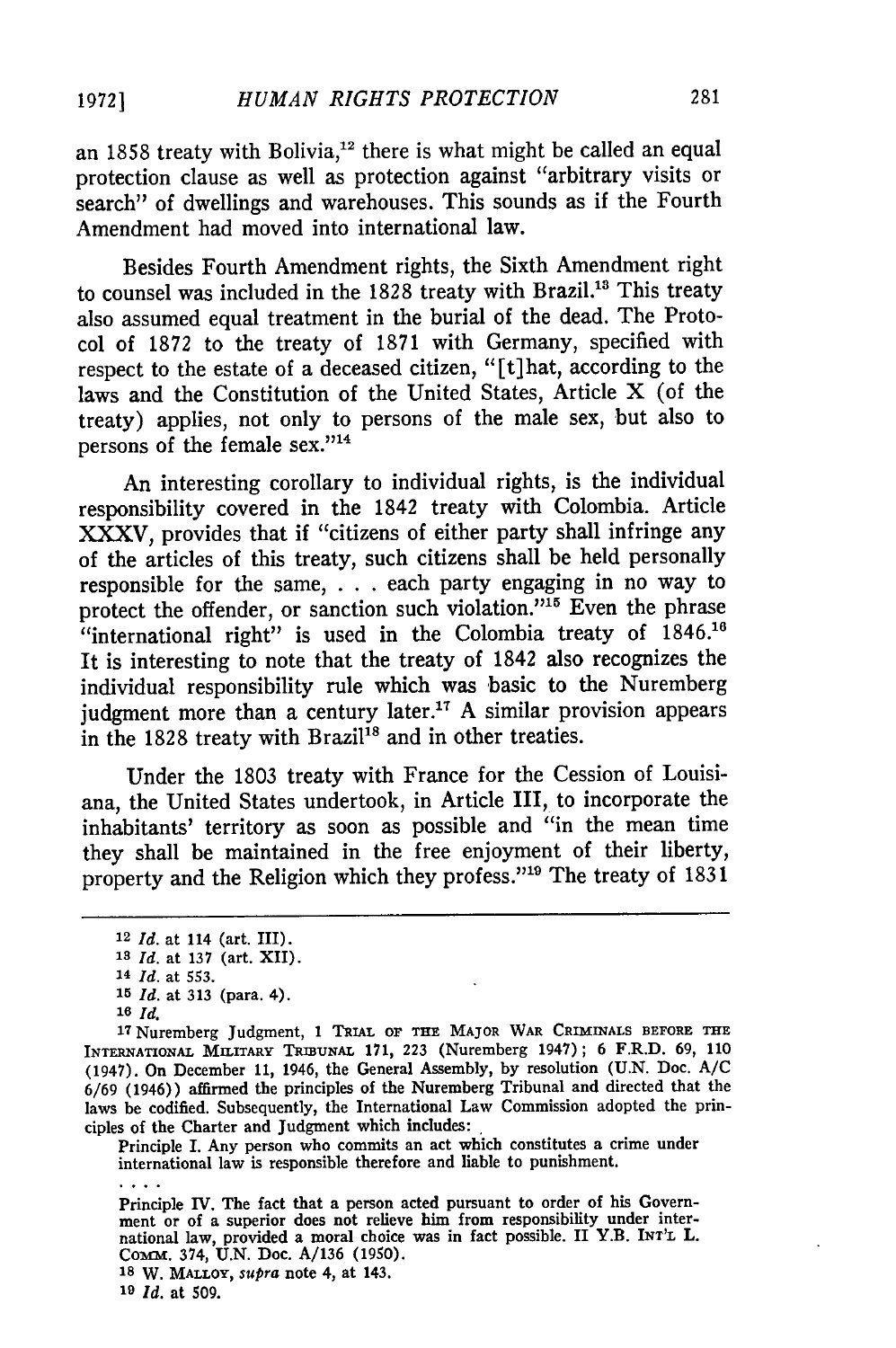with Mexico, Article XV, guarantees that the citizens of Mexico residing in the United States "shall be allowed the free exercise of their religion, in public or in private."20

Although not a party to the Berlin Treaty of July 13, 1878,<sup>21</sup> the United States, in 1902, on the strength of that treaty, asserted the right of diplomatic intervention on behalf of citizens of another country who were asserting their rights within that other country. The Berlin Treaty had provided that no person should be discriminated against because of religious differences. In these instances, the United States was specifically protesting the treatment of Rumanian Jews **by** the Government of Rumania.<sup>22</sup>

In the 20th century, a similarly wide variety of matters has been deemed proper for treaty ratification **by** the United States. These include the Convention on Drugs of 1912,<sup>23</sup> the Slavery Convention of  $1926$ ,<sup>24</sup> World Health Organization regulations,<sup>25</sup> the Protection and Preservation of Wild Life Convention of 1940.<sup>26</sup> and the Road Traffic Convention of 1949.<sup>27</sup> A classic example is the treaty protecting migratory birds flying over Canada and the United States.<sup>28</sup> The Supreme Court held the subject matter justified the exercise of the treaty-making power and federal legislation thereunder. It is almost ludicrous to assert that lives of migratory birds can be protected **by** a treaty, but that the lives of human beings cannot, as is contemplated under the Genocide Convention.<sup>29</sup>

As Professor Henkin commented:

The argument that the United States is without power under the Constitution to adhere to such treaties has no basis whatever-in the language of the Constitution, in its *travaux prdparatoires,* in the institutions it established, in its principles of federalism or of separation of powers, in almost two centuries of constitutional history, or in any other consideration relevant to constitutional interpretation.<sup>30</sup>

**<sup>25</sup>7 U.S.T.,** T.I.A.S. No. 3482 (1948); **18 U.S.T. 3003,** T.I.A.S. **6393 (1967);** Hearings on Execs. **J,** K, and L, before a Subcom. of the Senate Comm. on Foreign Relations, 90th Cong., 1st Sess. at 89 (Part 2) (1967).

**26 56** Stat. 1354, **T.S.** No. 981 (1940).

**<sup>27</sup>**3 U.S.T., 3008, T.I.A.S. No. **2487** (1949); Hearings on Execs. **J,** K, and L, before a Subcom. of the Senate Comm. on Foreign Relations, 90th Cong., 1st Sess. at 89 (Part 2) (1967).

**28** Missouri v. Holland, 252 **U.S.** 416 (1920).

**<sup>29</sup>**Convention on the Prevention and Punishment of the Crime of Genocide, **78** U.N.T.S. 277. The text of the Convention may be found in S. Exec. Doc. No. B, 91st Cong., **2d** Sess. **(1970).**

**<sup>80</sup>**See Henkin, The Constitution, Treaties, and International Human Rights, **116** PA. L. REV. 1012, 1014-15 **(1968).**

**<sup>20</sup>** *Id.* at **1089.**

<sup>21</sup> **SOHN** & **BURGENTHAL** at 194.

**<sup>22</sup> Id.** at **199-200.**

**<sup>23 38</sup>** Stat. **1912, 1937, T.S.** No. **612 (1913).**

**<sup>24</sup>** 46 Stat. **2183, T.S.** No. **778 (1926).**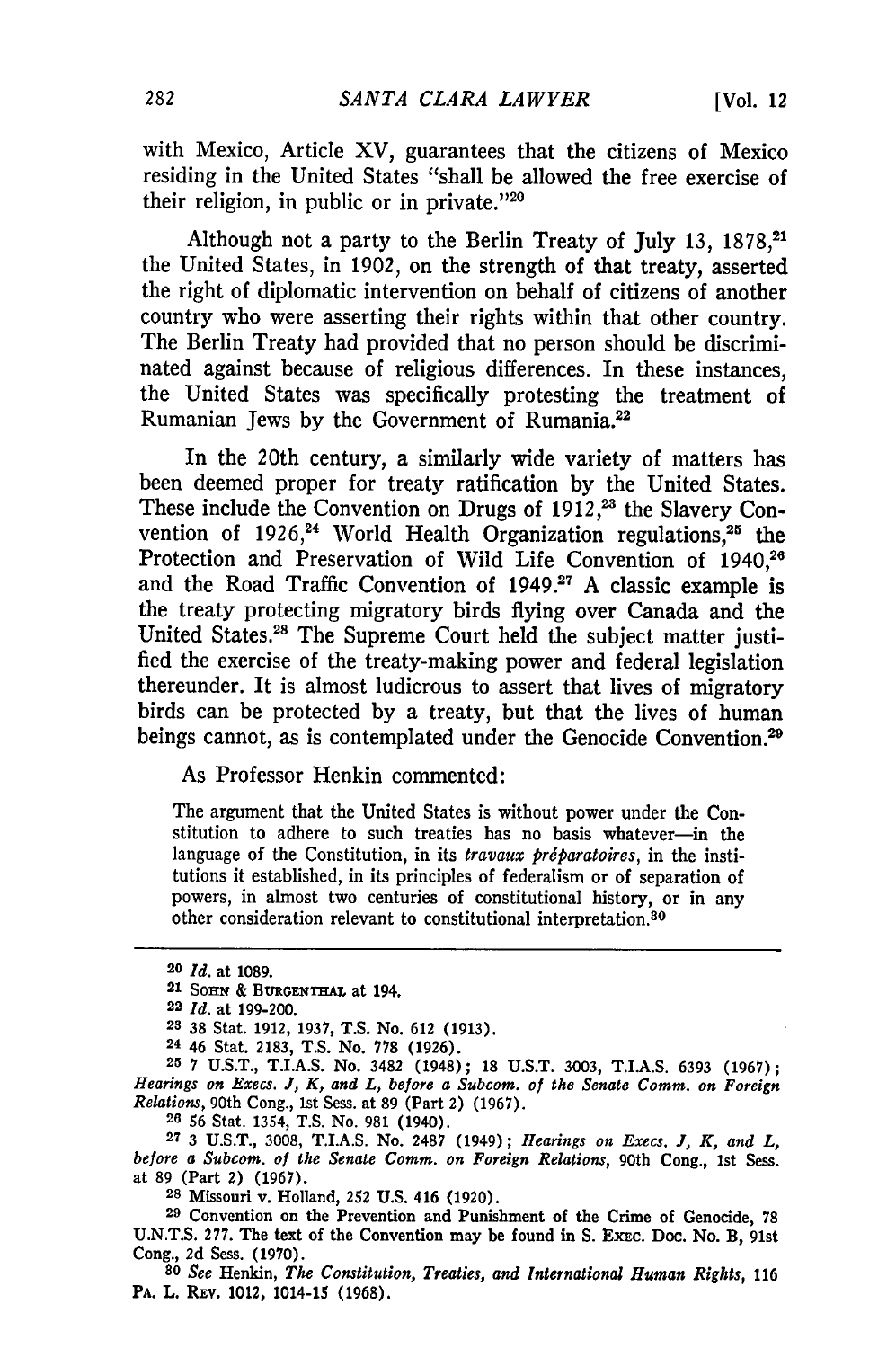In referring to the U.N. Covenants and the Protocol on Human Rights, which have not yet been sent to the U.S. Senate by the President, Professor Brunson MacChesney observes that:

The complex and important issues involved in the decision as to whether the United States should ratify the Covenants and the Protocol in their present form should not be obscured by the interjection of constitutional objections that are lacking in substance. . **.** .It would not be worthy of our heritage and our responsibilities to abstain on spurious constitutional grounds. <sup>31</sup>

In the light of these brief historical references to United States treaties and the observations of scholars, it is easy to understand the comment of the Clark Committee as to the constitutionality of human rights treaties: "It may seem almost anachronistic that this question continues to be raised."<sup>32</sup>

#### **THE** CONSTITUTIONAL **POWER**

The constitutionality of human rights treaties has been the subject of innumerable treatises, law review articles, and books ever since the U.N. Charter came into force on October 24, 1945.<sup>33</sup>

Under the Constitution, the power to enter into treaties and the subject matters that may be covered appear almost unlimited. The Constitution provides that the President "shall have Power, by and with the Advice and Consent of the Senate to make Treaties, provided two-thirds of the Senators present concur."<sup>34</sup> Emphasis is given to the importance of treaties because the Constitution declares that treaties "shall be the supreme Law of the Land,"<sup>35</sup> and Congress is empowered to define and punish "Offenses against the Law of Nations."<sup>38</sup>

As early as 1796, the Supreme Court recognized the Supremacy Clause as it related to the peace treaty with England which prevented a state from eliminating debts due to British subjects.<sup>37</sup>

**<sup>8&#</sup>x27; 62** *Am.* **J. INT'L L. 917 (1968).**

<sup>32</sup> PRESIDENT'S COMMISSION FOR THE OBSERVANCE OF HUMAN RIGHTS YEAR, RE-PORT **OF THE** COMMISSION **(1969)** [hereinafter cited as CLARK REPORT].

*<sup>83</sup>See,* among other treatises, H. **LAUTERPACHT,** INTERNATIONAL LAW **AND HUMAN RIGHTs (1950).** *See also* McDougal **&** Leighton, *The Rights of Man in the World Community: Constitutional Illusions versus Rational Action,* 14 **LAW** & **CONTEMP. PROB. 490 (1949); Chafee,** *Federal and State Powers Under the U.N. Covenant on Human Rights,* **26** Wis. **L. REV. 391 (1951); Senate** Staff Study on **U.N.** Charter, **S. Doc. No. 164, 83d Cong., 2d Sess., at 303 (1954);** *Hearings on Exec. 0, before a Subcom. of the Senate Comm. on Foreign Relations,* **81st** Cong., **2d** Sess., **(1950).**

<sup>34</sup>U.S. **CONST.** art. II, § 2.

**<sup>35</sup>***Id.* art. VI, *§* **2.**

**<sup>86</sup>***Id.* art. I, § **8 (10).**

**<sup>37</sup>** Ware v. Hylton, **3** Dal]. **199 (1796).**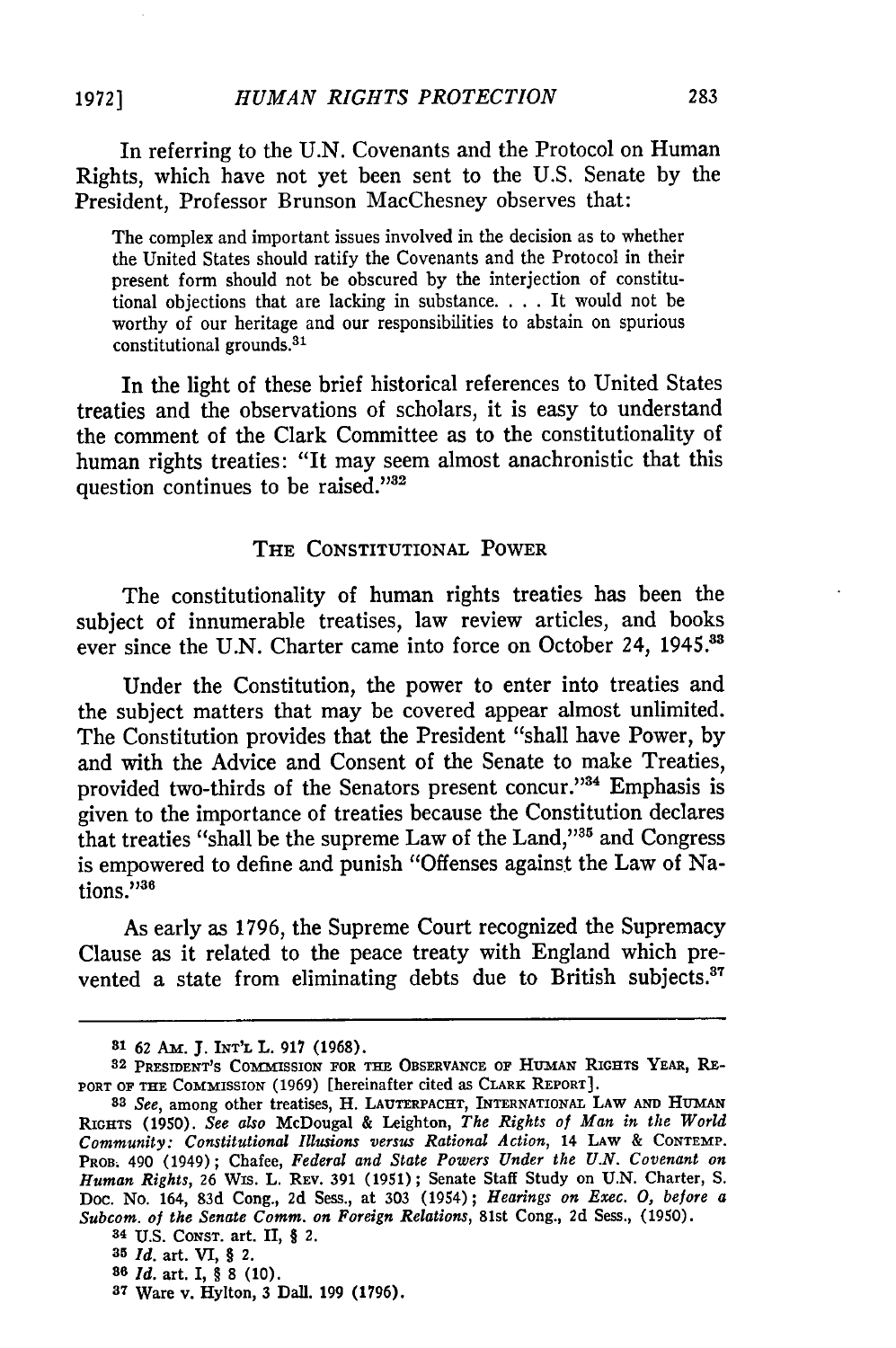Certainly, no one today would claim the right of states to avoid treaty obligations.

Power to enact a treaty has long been acknowledged by the Supreme Court. In *Geofroy v. Riggs*,<sup>38</sup> the Court said:

It would not be contended that it (the treaty-making power) extends so far as to authorize what the constitution forbids, or a change in the character of the government or in that of one of the states, or a cession of any portion of the territory of the latter, without its consent. [Citation omitted] But with these exceptions, it is not perceived that there is any limit to the questions which can be adjusted touching on any matter which is properly the subject of negotiations with a foreign country.<sup>39</sup>

Despite the almost limitless powers envisioned by the *Riggs* decision, the treaty-making power does not rise *above* the Constitution. It is rather a vital element *within* the Constitution. <sup>40</sup>

It is difficult to interpret any of the principal human rights treaties approved by the United Nations, or its specialized agencies, as requiring something to be done which is contrary to the Constitution. For example, treaties declaring mass murder an international crime,<sup>41</sup> or preventing forced labor,<sup>42</sup> or securing the political rights of women, $4^3$  or opposing racial discrimination, $4^4$  or minimizing discrimination in education<sup>45</sup> do not authorize something which the Constitution forbids.

In 1969, a Special Committee of Lawyers of the President's Commission for the Observance of Human Rights Year, of which Justice Tom C. Clark, *retired*, was chairman, issued its report.<sup>46</sup> In his letter of transmittal, Justice Clark said:

I would like to reiterate here, however, our finding, after a thorough review of judicial, Congressional and diplomatic precedents, that human rights are matters of international concern, and the President, with the United States Senate concurring, may, on behalf of the United States, under the treaty power of the Constitution, ratify or adhere to any international human rights convention that does not contravene a specific Constitutional prohibition.<sup>47</sup>

**44** G.A. Res. 2106 (1965) contained in Human Rights: A Compilation of International Instruments of the United Nations, U.N. Doc. A/CONF. 32/4 (1967). **<sup>45</sup>**429 U.N.T.S. 6193 (1962).

284

**<sup>88</sup>**Geofroy v. Riggs, **133** U.S. **258** (1889).

**<sup>39</sup>***Id.* at **267. <sup>40</sup>***See* Henkin, *"International Concern" and the Treaty Power of the United States,* 63 Aw. J. **INT'L** L. 272 (1969); Henkin, *The Constitution, Treaties, and International Human Rights,* 116 PA. L. REV. 1012 (1968).

<sup>41</sup> **78** U.N.T.S. 1021 (1951).

**<sup>42</sup>** 320 U.N.T.S. 4648 (1959).

**<sup>43 193</sup>** U.N.T.S. 2613 (1954).

**<sup>46</sup> CLARK REPORT.**

**<sup>47</sup> Id.**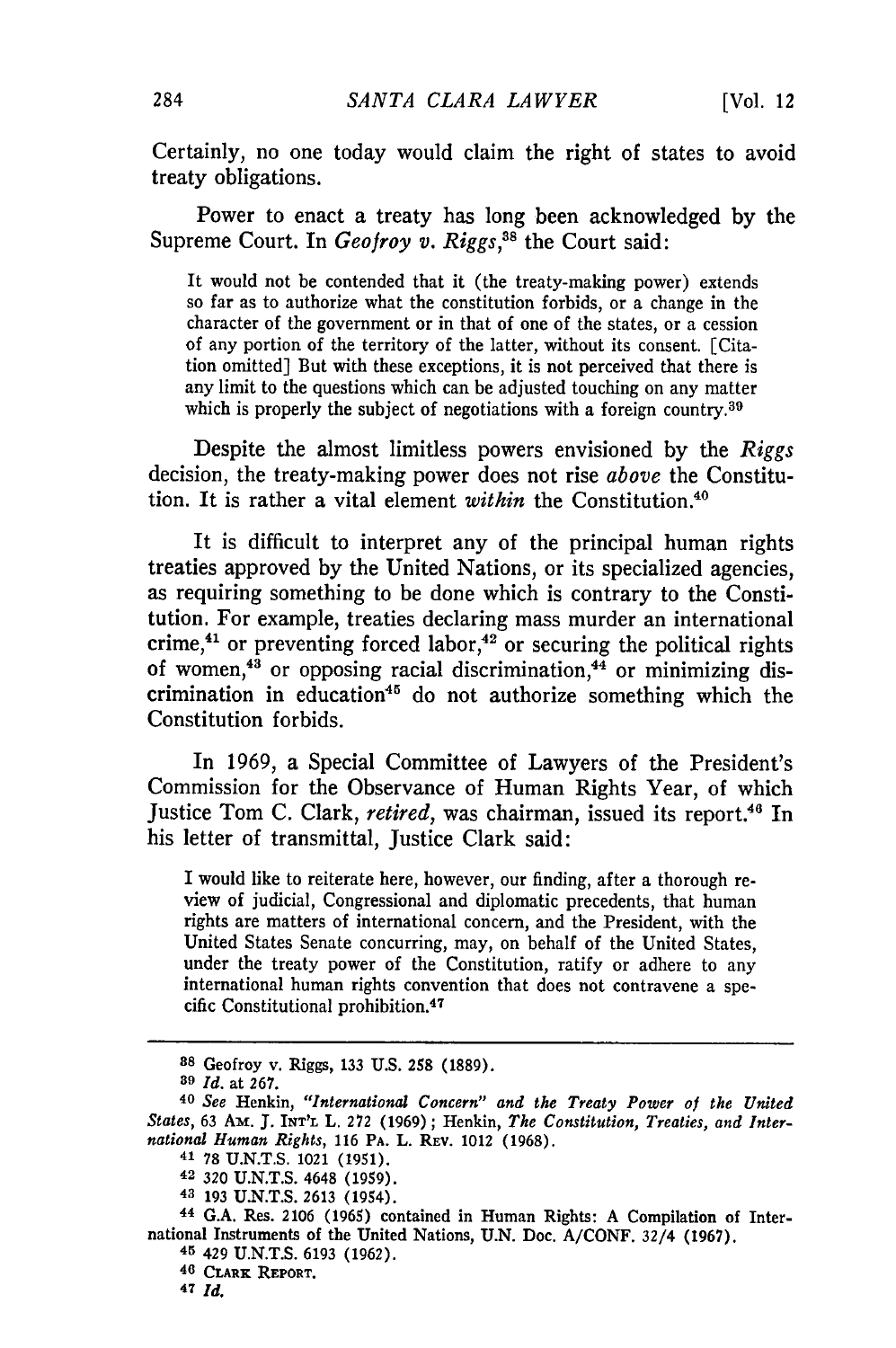#### WHY **THE UNITED STATES IS CONCERNED INTERNATIONALLY**

From its very beginning, the United States has been the great believer in, and advocate of, the rights of the individual. This is expressed in the Declaration of Independence, the Constitution, and the Bill of Rights. Thus, it is natural for the United States to be a leader in the world community in promoting rights so well recognized in this country. Practical reasons for such advocacy are also involved.

Although such conventions (human rights) generally specify standards already observed in the United States, it has an interest in seeing that they are observed by as many states as possible, not merely to protect its own standards, but to promote conditions abroad that will foster economic development and democratic institutions that are conducive to prosperity in the United States, and achievement of its foreign policy objectives. It cannot effectively urge other states to adhere to such conventions without doing so itself.<sup>48</sup>

During the debates before the General Assembly which, in 1948, preceded the adoption of the Genocide Convention, Secretary of State George C. Marshall said:

Governments which systematically disregard the rights of their own people are not likely to respect the rights of other nations and other people, and are likely to seek their objectives **by** coercion and force in the international field.<sup>49</sup>

President Kennedy summarized the United States position in his address at American University on June 10, 1963: "And is not peace, in the last analysis, basically a matter of human rights."50

**POSSIBLE** OBJECTIONS **TO SPECIFIC** PROVISIONS

Particular objections on constitutional grounds to specific provisions of some treaties have been raised from time fo time. Occasionally, these go to the phraseology of certain clauses. For example, with respect to the Genocide Convention, it was asserted that the use of the phrase "as such" in referring to the destruction of specifically named groups created an ambiguity. The use of the phrase "in whole or in part" was asserted to be so broad that the killing of only a few members of a religious body would constitute genocide. Two American Bar Association committees considered these and similar objections and found them without substance.<sup>51a</sup>

**<sup>48</sup> RESTATEMENT (SECOND)** OF **U.S. FOREIGN RELATIONS** § **118** at 375 (1965) (Reporter's note).

**<sup>49</sup>** Dept. of State Publication No. 3643 (1949).

**<sup>50</sup>**Address **by** President Kennedy, American University, June **30,** 1963.

**sa** *See* **REPORT OF U.S. SENATE** FOREIGN **RELATIONS** COMMITTEE, **92d** Cong., 1st Sess. (Exec. Report No. 92-6 1971); *Hearings on Exec. 0, 81st Cong. 1st Sess. before*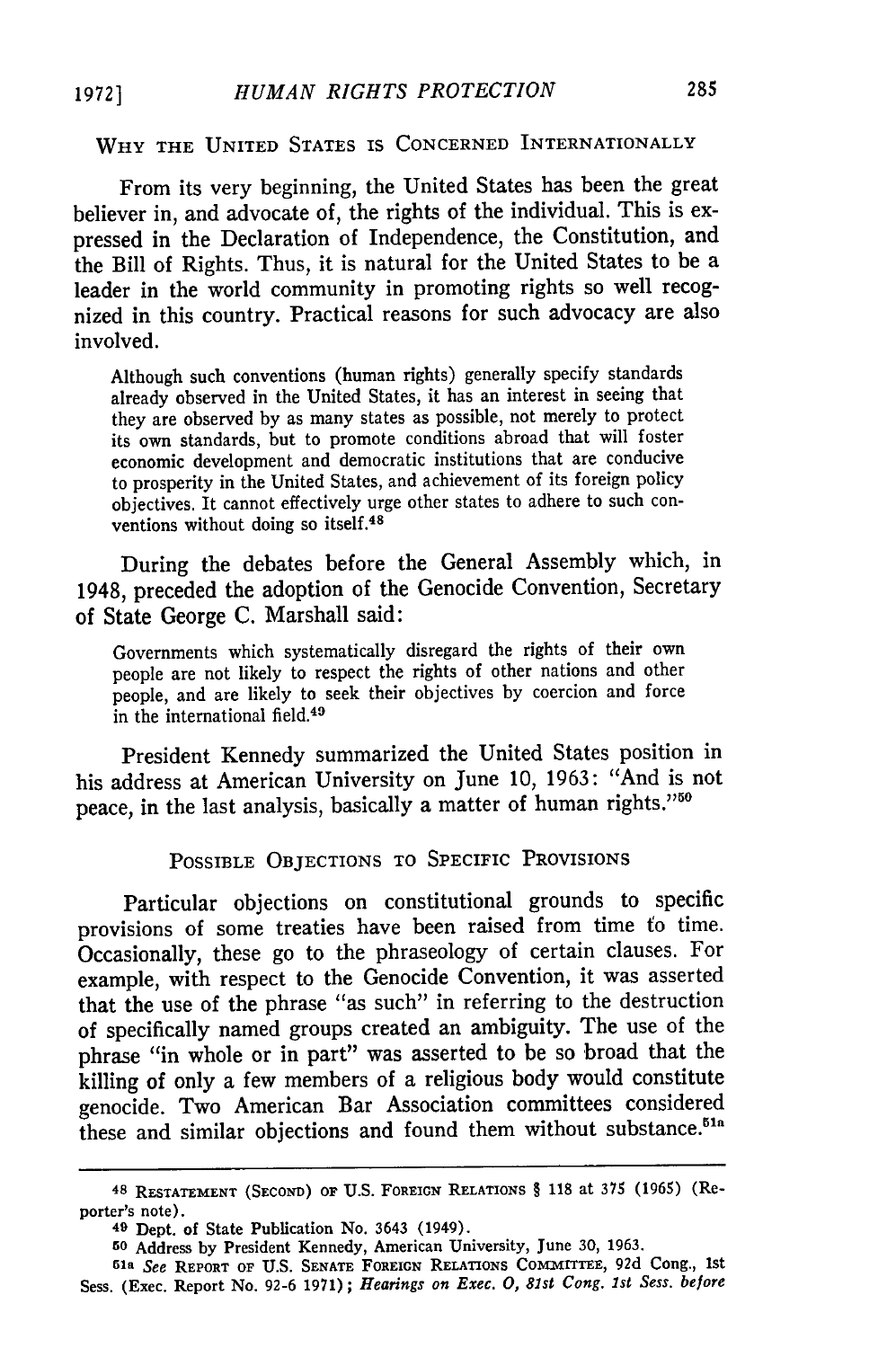As one report concluded, they were "not of a dimension sufficient singly or together, to warrant non-ratification."<sup>51b</sup>

The U.N. International Convention on the Elimination of All Forms of Racial Discrimination has also been questioned. Although the United States on September 26, 1966, signed the U.N. International Convention on the Elimination of All Forms of Racial Discrimination, it has not yet been sent to the Senate for its advice and consent. Objections have been made to it including the usual arguments raised against other human rights treaties. One of these relates to the provision for referring disputes over the interpretation or application of the Convention to the International Court of Justice. A similar provision in the Genocide Convention was characterized as "a stock provision not substantially unlike that found in many multipartite instruments."<sup>52</sup>

One of the frequently repeated objections to most human rights treaties is that a subject for a treaty, to be a proper one, must be essentially international and not one that might be dealt with domestically.<sup>53</sup> For example, it is asserted, genocide would not be a proper matter for international agreement because murder is a domestic crime. This attempt to exclude subjects which might be of both international and domestic concern would be contrary to United States history and practice. It would also deny the ruling of *Missouri v. Holland,54* upholding an international treaty on a subject which could be dealt with domestically, wherein the Court said:

No doubt it is true that as between a State and its inhabitants the State may regulate the killing and sale of such (migratory) birds, but it does not follow that its authority is exclusive of paramount powers. <sup>55</sup>

*To Act on Genocide Convention,* **58 A.B.A.J.** 141 **(1972).** *51b Hearings on Exec. 0, 81st Cong. 1st Sess. before a Subcom. of the Senate*

*<sup>58</sup>Hearings on Execs. J, K, and L, before a Subcom. of the Senate Comm. on Foreign Relations,* 90th Cong., 1st Sess. at 21, 31, 33, 37 (Part 2) (1967). <sup>54</sup>252 **U.S.** 416 (1920).

*a Subcom. of the Senate Comm. on Foreign Relations,* **92d** Cong. 1st Sess. at 147, **<sup>196</sup> (1971)** (Reports of **ABA** Section of Individual Rights and Responsibilities and the Standing Committee on World Order under Law); Bitker, *Genocide Revisited, 56* **A.B.A.J.** 71 (1970) *corrected in* **56 A.B.A.J. 296 (1970) ;** Goldberg & Gardner, *Time*

*Comm. on Foreign Relations,* **92d** Cong. 1st Sess. at **178 (1971). 52 11 WHirrEMAN, DIGEST OF INTERNATIONAL LAW 857 (1968).** *See Hearings on Execs. J, K, and L, before a Subcom. of the Senate Comm. on Foreign Relations,* 90th Cong., 1st Sess. at **50-51** (1967) (letter of M.G. Torbert, Jr., Deputy Asst Sec. **of** State). For other specific objections *see* Bitker, *International Treaty against Racial* Discrimination, 53 MARQUETTE L. REV. 68 (1970); Reisman, Responses to Crimes of Discrimination and Genocide: An Appraisal of the Convention on the Elimination of Racial Discrimination, 1 DENVER J. INT'L L. 29 (1971). For b *Discrimination, 15* **INT'L** & ComP. L.Q. 996 (1966).

**<sup>55</sup>** *Id.* at 434.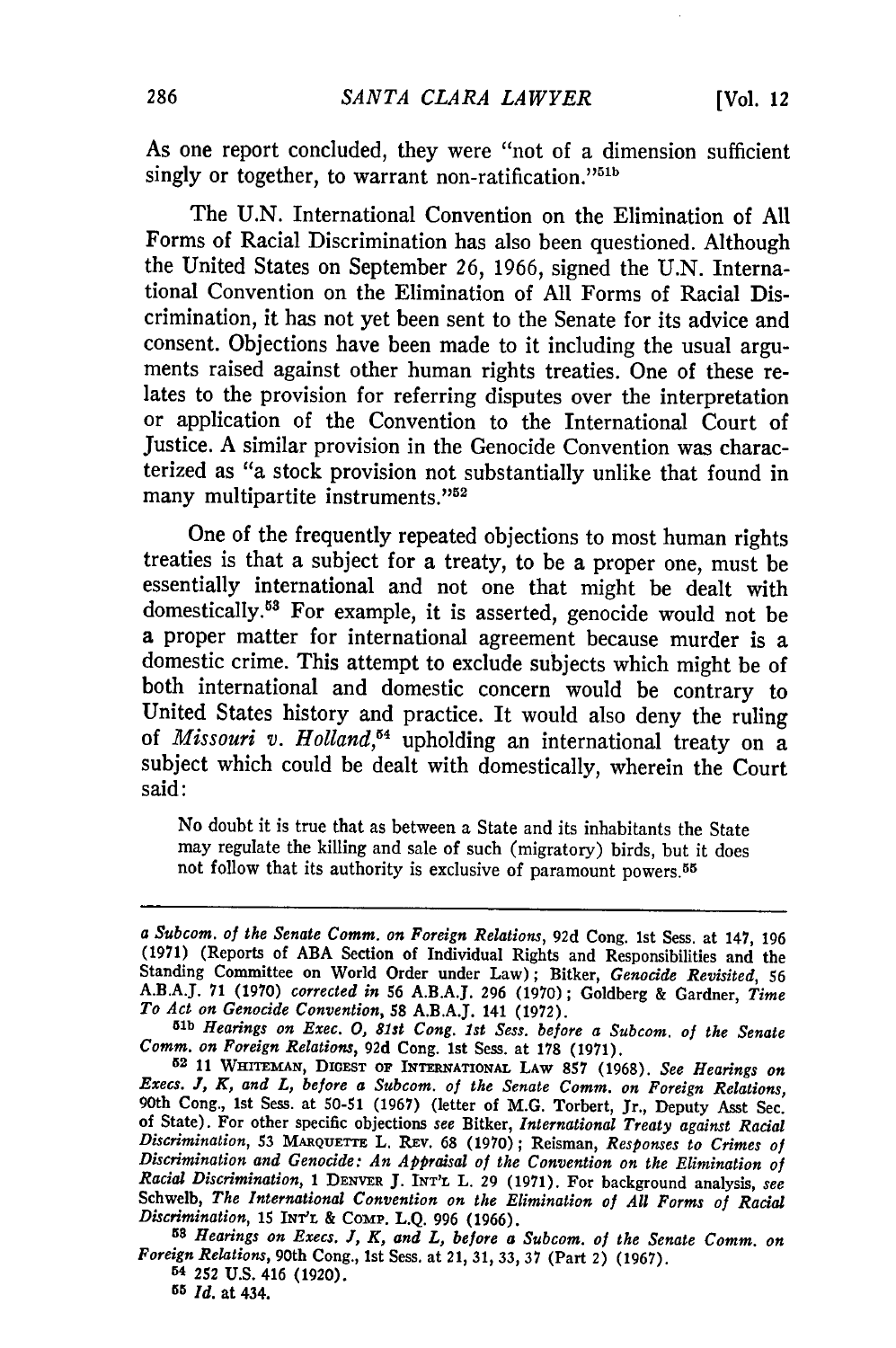Other domestic and international conflicts are found in the area of descent and distribution of real estate. In *Zschernig v. Miller,56* concerning probate law, the Supreme Court declared: "Where these laws conflict with a treaty, they must bow to the superior federal policy."<sup>57</sup> Personal property, protection of creditors' rights, prevention of discrimination on grounds of citizenship in business opportunities, and the right to purchase and hold land are also treaty subjects both of international and of domestic con $cern.<sup>58</sup>$ 

The latest in the series of treaties covering subjects of domestic concern but also of international interest is the Supplementary Convention of the Abolition of Slavery, etc., ratified by the U.S. in **1967.<sup>59</sup>***Inter alia,* this treaty obligates the U.S. to take measures to abolish debt bondage, serfdom, involuntary marriage or transfer of women for money, and the transfer of widows as inherited property. It requires the parties to the treaty to prescribe, where appropriate, suitable minimum ages of marriage and encourages free consent to marriages. These are matters which have long been thought of as being essentially of domestic concern, but neither the United States President nor the Senate had any trouble in approving the treaty. The American Bar Association also recommended ratification. °

The rule is also expressed in the Restatement on the Law of the United States Foreign Relations:

Matters of international concern are not confined to matters exclusively concerned with foreign relations. Usually, matters of international concern have both international and domestic effects, and the existence of the latter does not remove the matter from international concern. 6l

## UNDERSTANDINGS AND RESERVATIONS

There can be little doubt of the constitutional power of the United States to enter into human rights treaties. It does not, however, mean that the power "extends so far as to authorize what the Constitution forbids.<sup>7162</sup> It is conceivable that a particular treaty may

**<sup>56</sup>** 389 U.S. 429 (1968).

**<sup>57</sup>** *Id.* at 441.

*<sup>58</sup> Hearings on Exec. 0, before a Subcom. of the Senate Comm. on Foreign Relations,* 81st Cong., 2d Sess., (1950) (testimony of Solicitor General, Philip B. Perlman).

**<sup>59</sup>** 18 U.S.T. 3201, T.I.A.S No. 6418 (1967). **<sup>60</sup>***Hearings on Execs. J, K, and L, before a Subcom. of the Senate Comm. on Foreign Relations,* 90th Cong., 1st Sess. at 9 (Part 2) (1967).

**<sup>61</sup> RESTATEMENT (SECOND) OF** U.S. **FOREIGN RELATIONS** § 117 (1965) (Comment

b). <sup>02</sup>**Geofroy v. Riggs, 133 U.S. 258, 267 (1889).**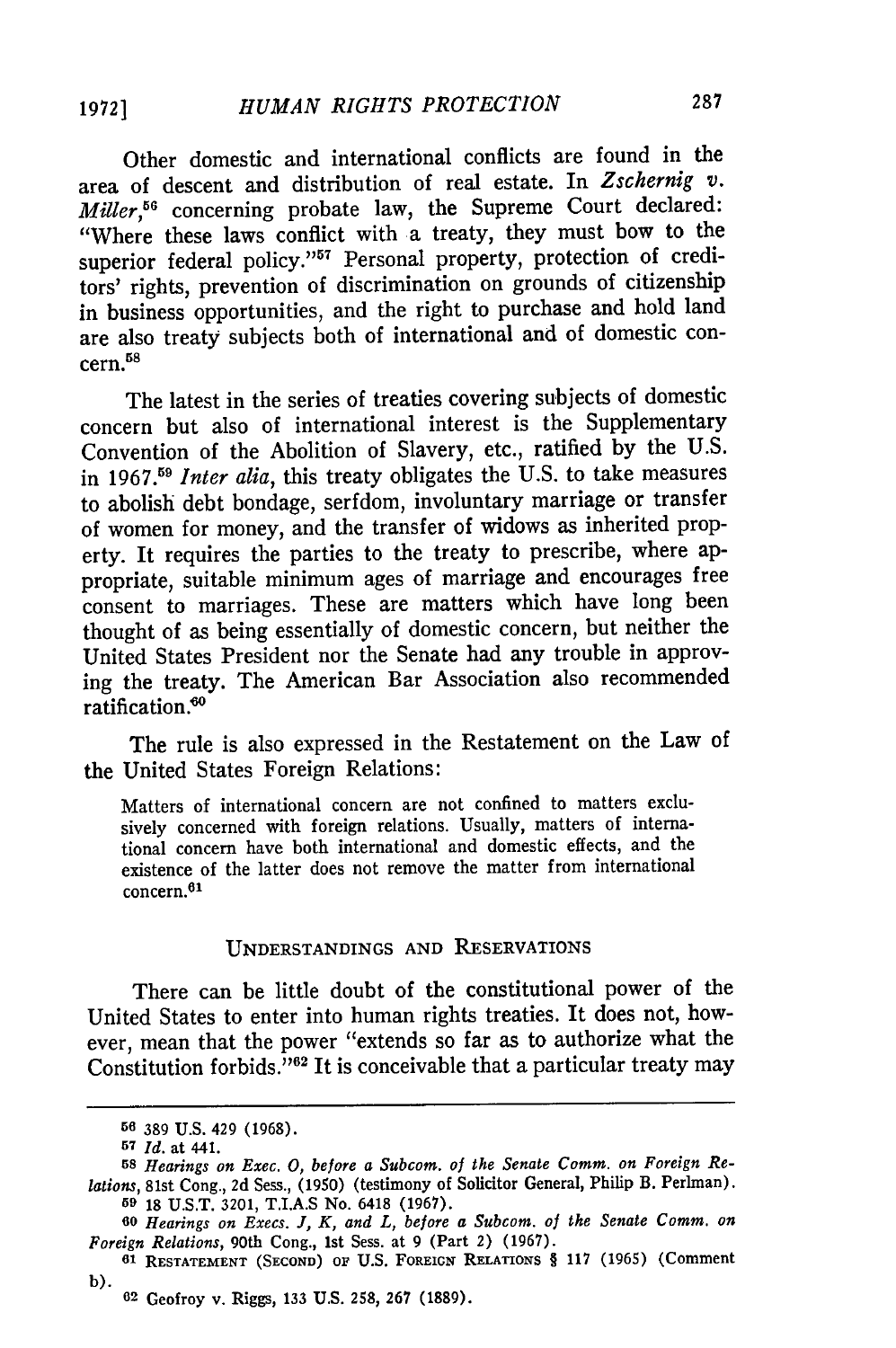include a provision anathema to constitutional requirements. If so, it is possible to ratify the treaty with a reservation which would exclude or modify the effect of that specific treaty provision.<sup>63</sup> It is also possible to ratify with an understanding which one party to a treaty attaches to a particular provision without changing its legal significance.<sup>64</sup>

A reservation which changes any provision of a treaty may require formal acceptance by other parties to the agreement. Some treaties contain detailed provisions as to reservations.<sup>65</sup> In contrast, an tnderstanding is simply a unilateral statement by one party as to what it believes the treaty to mean. For example, with respect to the Racial Discrimination Convention,<sup>66</sup> a question was raised as to whether Article 4 of that treaty was in contravention to the free speech protection of the U.S. Constitution. Accordingly, when the U.S. Representative to the U.N. signed the Race Convention on September 28, 1966, he stated the understanding of the United States to be that:

The Constitution of the United States contains provisions for the pro- tection of individual rights, such as the right of free speech, and nothing in the Convention shall be deemed to require or to authorize legislation or other action by the United States of America incompatible with the provision of the Constitution of the United States of America.<sup>67</sup>

In the ratification process by the President and the Senate, such an understanding can be included if necessary.

#### EXISTING UNITED **STATES** OBLIGATIONS

Again and again the U.N. Charter speaks of human rights. Article 1 of Chapter I asserts that the United Nations is created to promote "respect for human rights and fundamental freedoms for all without distinction as to race, sex, language or religion."<sup>88</sup> The General Assembly, under Article 13, is required to assist in the "realization of human rights and fundamental freedoms for all"<sup>69</sup> and by Articles **55** and 56, each member nation is required to pro-

*<sup>63</sup> See* note *52, supra.*

*<sup>64</sup>Hearings on Exec. 0, 81st Cong. 1st Sess. before a Subcom. of the Senate Comm. on Foreign Relations,* 91st Cong. **2d** Sess. at **163 (1970)** (letter of then Ass't Att'y General, now Justice, Wm. M. Rehnquist); *Vienna Convention on the Law of Treaties,* 63 Am. J. **INT'L** L. **875, 881 (1969)** (art. 19). *See also* SENATE FOREIGN RE-LATIONS COMMITTEE, **BACKGROUND** INFORMATION 28 (2d rev. ed. 1971).

**<sup>65</sup>***See* U.N. Convention on the Eliminations of all Forms of Racial Discrimination, **G.A.** Res. 2106A (1965) contained in Human Rights: A Compilation of International Instruments of the United Nations, U.N. Doc. **A/CONF.** 32/4 (1967) (art. 20). *<sup>60</sup>Id.*

**<sup>67</sup>**U.S. Mission to the U.N., Press Release No. 4920, Sept. 26, 1966.

*<sup>68</sup>* U.N. CHARTER art. 1.

*<sup>69</sup> Id.* art. 13.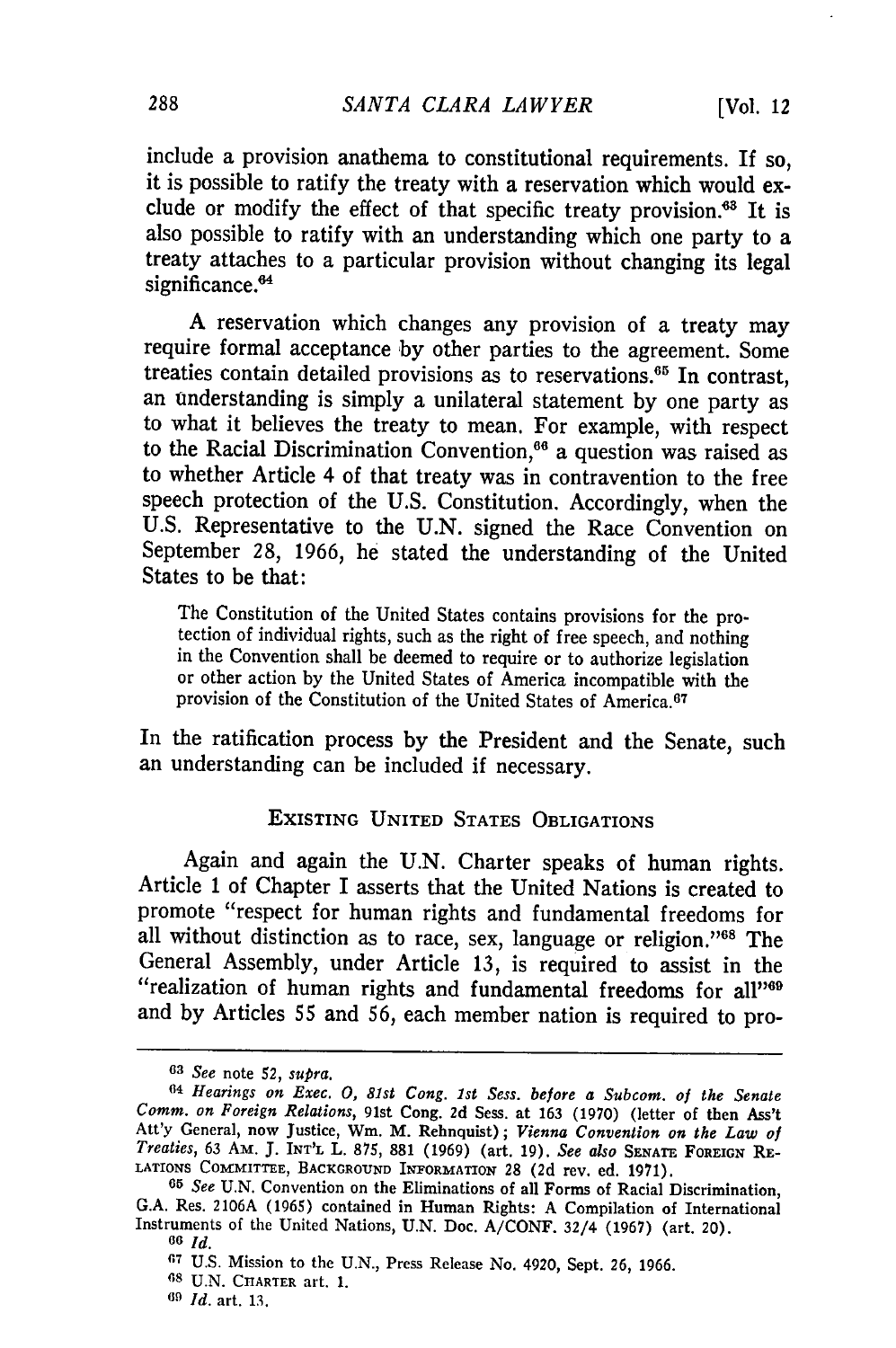mote "universal respect for, and observance" of these rights and freedoms.70 The Economic and Social Council is empowered, under Article 62, to recommend ways and means for the observance of human rights.<sup>71</sup> Under Article 68, the Council is further directed to set up appropriate commissions "for the promotion of human rights." $72$  It would be difficult for any member to assert that it is unaware of its obligations as to human rights under the Charter.

Philip C. Jessup, formerly a member of the International Court of Justice, succinctly stated the existing law:

It is already law for members of the United Nations, that respect for human dignity and fundamental human rights is obligatory. The duty is imposed by the Charter, a treaty to which they are parties.<sup>73</sup>

In 1945, the United States Senate, by an overwhelming vote, 89 to *2,* gave its advice and consent to ratification of the United Nations' Charter. This clearly indicated the positive recognition which the United States accorded to human rights. It is now late in the game to doubt this country's legal obligations under the Charter.

In a concurring opinion in *Oyama v. California,74* Justice Black recognized the U.S. obligations under the U.N. Charter as follows:

There are additional reasons now why that law stands as an obstacle to the free accomplishment of our policy in the international field. One of these reasons is we have recently pledged ourselves to cooperate with the United Nations 'to promote . . . universal respect for, and observance of, human rights and fundamental freedoms for all without distinction as to race, sex, language or religion.' How can this nation be faithful to this international pledge if State laws which bar land ownership and occupancy by aliens on account of race are permitted to be enforced?<sup>75</sup>

Obligations of the United States and all members of the United Nations respecting Charter provisions on human rights, are also recognized in the recent Advisory Opinion of the International Court of Justice in the Namibia (South West Africa) case, rendered June 21, 1971. The Court said:

Under the Charter of the United Nations, the former Mandatory had pledged itself to observe and respect, in a Territory having an international status, human rights and fundamental freedoms for all without distinction as to race. To establish instead, and to enforce, distinctions, exclusions, restrictions and limitations exclusively based on grounds of race, colour, descent or national or ethnic origin which constitute a

**<sup>70</sup>** *Id.* arts. 55-56.

**<sup>71</sup>***Id.* art. 62.

**<sup>72</sup>***Id.* art. 68. *See also* Survey of International Law by Secretary General, U.N. Doc. No. A/CN 4/245, at 195-204 (April 23, 1971).

**<sup>73</sup>** P. JEssuP, A MODERN **LAW OF** NATIONS **91 (1952).**

**<sup>74</sup>** 332 U.S. 633, 649-50 (1947).

**<sup>75</sup>** *Id.* at 649-50.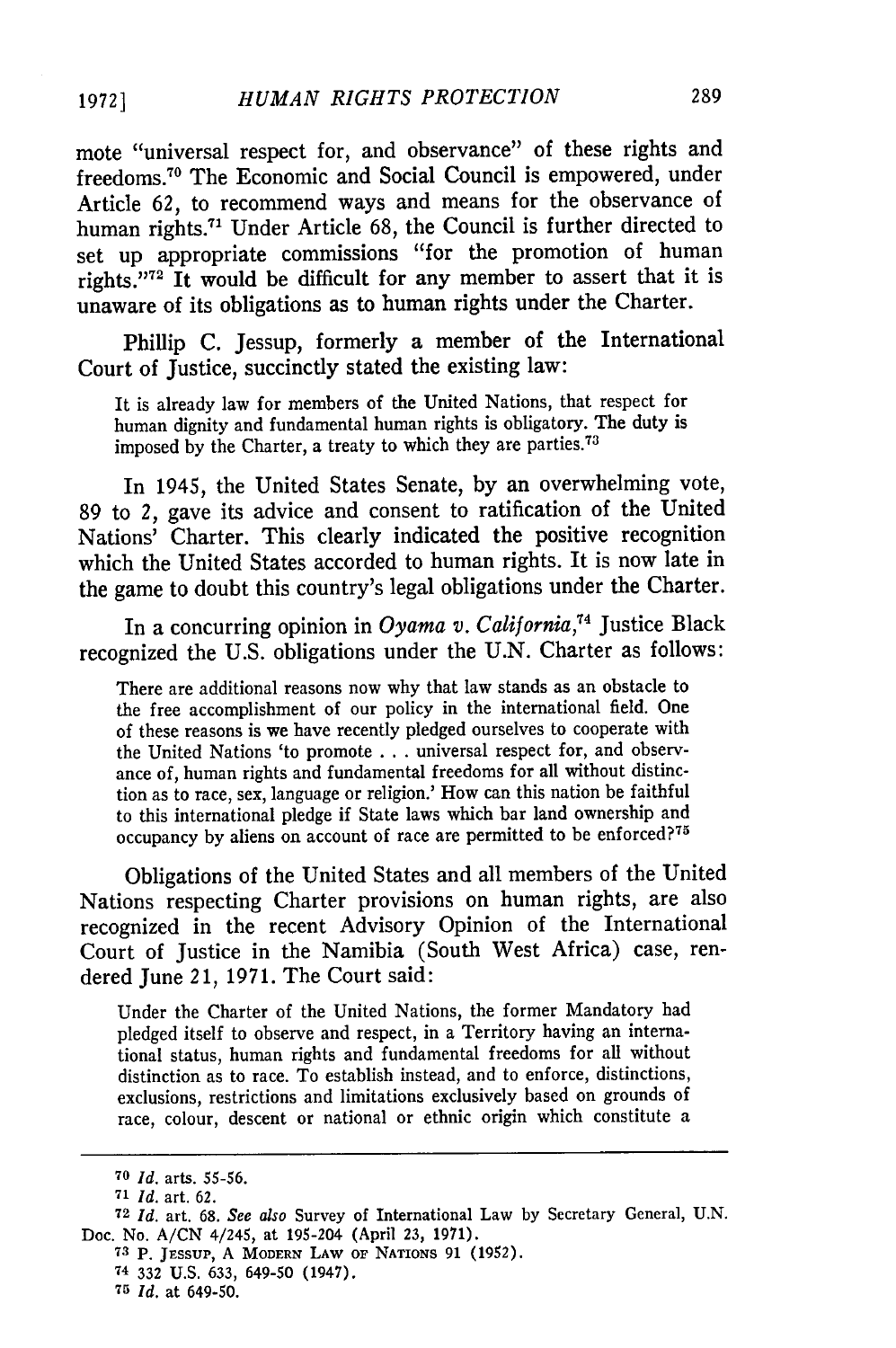denial of fundamental human rights is a flagrant violation of the purposes and the principles of the Charter.76

Although the Advisory Opinion dealt with "a territory having an international status," it is clear that the pledge (meaning Charter Articles 55 and 56) referred to **by** the Court covers human rights and fundamental freedoms for all. As Professor Egon Schwelb concludes in analyzing the Advisory Opinion:

What is a flagrant violation of the purposes and principles of the Charter when committed in Namibia, is also such a violation when committed in South Africa proper or, for that matter, in any other sovereign Member State or in a Non-Self-Governing or Trust Territory.<sup>77</sup>

One of the universally recognized scholars in this field, H. Lauterpacht, put it this way:

The Charter of the United Nations is a legal document; its language is the language of law, or international law. In affirming repeatedly the fundamental human rights of the individual it must of necessity be deemed to refer to legal rights-to legal rights recognized by interna-<br>tional law and independent of the law of the state. Moreover, irrespective of the question of enforcement, there ought to be no doubt that the provisions of the Charter in the matter of human rights impose upon the members of the United Nations the legal duty to respect them. In particular, it is clear that a Member of the United Nations who is guilty of a violation of these rights commits a breach of the Charter.78

#### THE POLICY **OF** THE UNITED **STATES**

United States policy toward international human rights has not been wholly consistent. From the time of the drafting of the U.N. Charter and throughout the preparation of various pertinent treaties adopted **by** the U.N., the United States has taken a leading part in the drafting of instruments protecting human rights. Although Americans sometimes take more credit than seems warranted, it is fair to say that the United States was frequently the moving spirit in the favorable action on these documents. The opening session of the U.N. International Conference on Human Rights in Tehran in 1968, was dominated **by** the memory of Mrs. Eleanor Roosevelt in advancing international recognition of human rights. <sup>79</sup>

Unhappily, however, the United States has been one of the

**<sup>76 [1971]</sup> I.C.J. at para. 131.**

**<sup>77</sup>**Schwelb, *The International Court of Justice and Human Rights Clauses, 66*

<sup>&</sup>lt;sup>78</sup> H. LAUTERPACHT INTERNATIONAL LAW AND HUMAN RIGHTS 34 (1950).

**<sup>79</sup>**Bitker, *International Conference on Human Rights, Dept. of State Bull. 255* (Sept. **3, 1968).**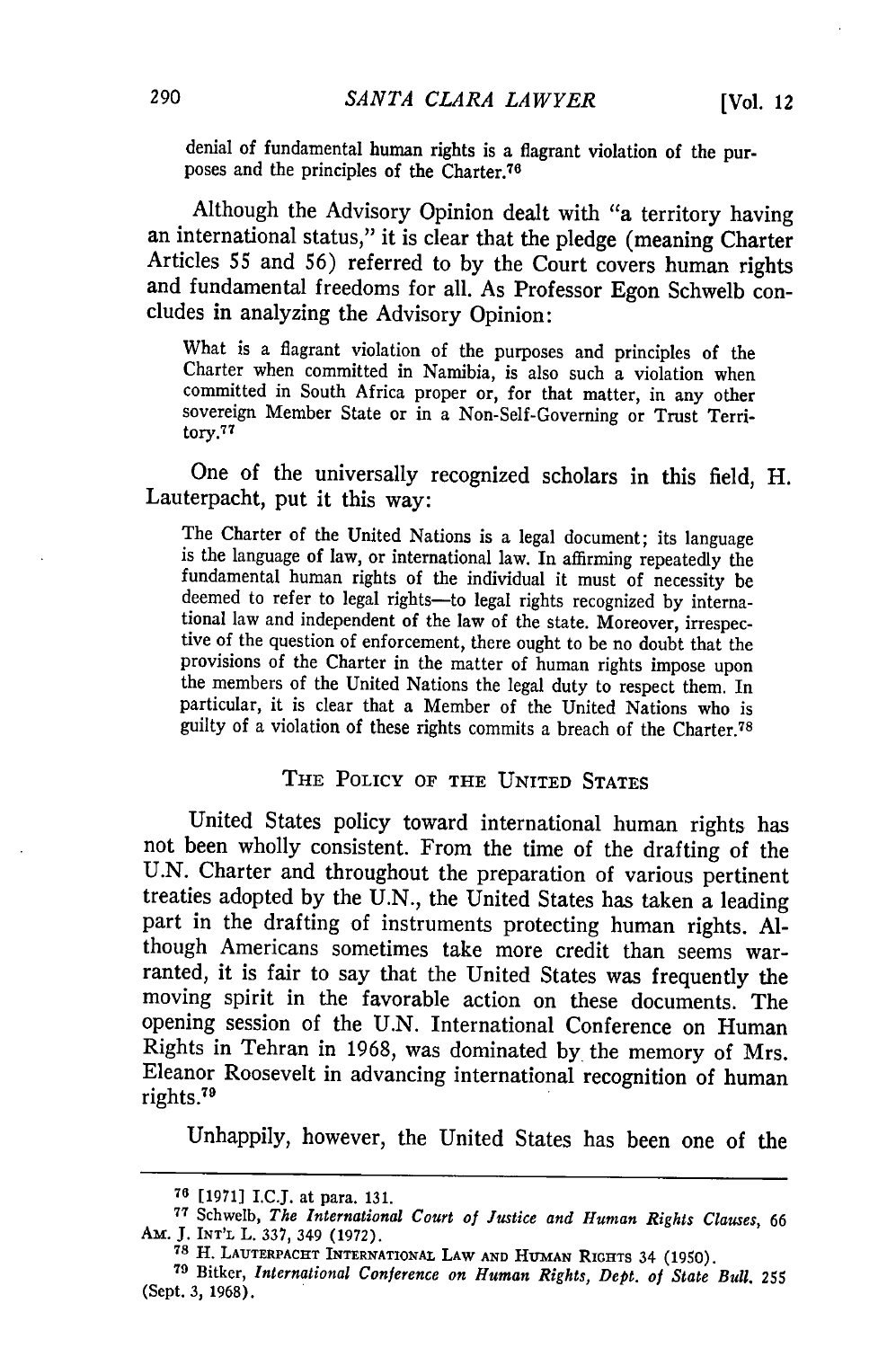laggards in ratifying the very treaties which it supported in the  $UN<sub>1</sub><sup>80a</sup>$  At this writing, except for the favorable Report of the Senate Committee on Foreign Relations on the Genocide Convention,<sup>80b</sup> no changes have occurred since Justice Earl Warren's statement of December 4, 1968:

How far have we come in developing this international law of human rights? Over 20 major human rights conventions have been adopted by the United Nations, the International Labor Organization, and UNESCO. A few of them are in force among the parties which have acceded to them. Unfortunately, the United States is a party to only two of them, and this status has been reached only in the last year. We are still not a party to such major conventions as the Convention on the Abolition of Forced Labor, the Convention on the Political Rights of Women, the Convention on the Prevention and Punishment of the Crime of Genocide, and the Convention on the Elimination of all Forms of Racial Discrimination. Nor have we as yet even signed, no less ratified, the two conventions on Civil and Political Rights and Economic, Social, and Cultural Rights, which grew directly out of the Universal Declaration.81

Undoubtedly, the attitude of the organized bar has had its effect on the failure of the United States Senate to act. Many state and local bar associations as well as individual lawyers have taken public positions supporting those human rights treaties on which the U.S. Senate has held hearings.<sup>82</sup> The attitude of the American Bar Association, however, has generally been negative. In 1949, the ABA opposed the Genocide Convention<sup>83</sup> and in 1970, by a close vote of 130 to 126, declined to reverse its original opposition.<sup>84</sup>

The Association at its annual meeting in August, 1967, declared that "it supports fully, promotion by the United States, through the United Nations, of 'universal respect for, and observance of, human rights and fundamental freedoms,' for all people within all countries." At the same time, however, it declined to take action with regard to the Convention on Abolition of Forced Labor and it opposed accession to the treaty on the Political Rights of Women. Nevertheless, in the same resolution, it favored ratification of the

**<sup>80</sup>a** *See* Bitker, *Some Remarks on U.S. Policy on the Ratification of the International Human Rights Conventions,* 11 HUMAN RIGHTS JOURNAL 653 (1969).

**<sup>80</sup>b REPORT OF U.S. SENATE FOREIGN RELATIONS COMMITTEE** ON **GENOCIDE, 92d** Cong., 1st Sess. **(1971)** (Exec. Report No. **92-6** on Exec. **0).**

**<sup>81</sup> E.** Warren, Conference on Continuing Action for Human Rights, Dept. of State Publication No. **8463 (1968).**

**<sup>82</sup>***See Hearings on Exec. 0, 81st Cong. 1st Sess. before a Subcom. of the Senate Comm. on Foreign Relations,* 91st Cong. **2d** Sess. (1970); *Hearings on Execs. J, K, and L, before a Subcom. of the Senate Comm. on Foreign Relations,* 90th Cong., 1st Sess. (1967) **;** *Hearings on Exec. 0, before a Subcom. of the Senate Comm. on Foreign Relations,* 81st Cong., 2d Sess., (1950).

**<sup>83</sup>** 74 A.B.A. **REP.** 146 (1949).

**<sup>84</sup>***Hearings on Exec. 0, 81st Cong. 1st Sess. before a Subcom. of the Senate Comm. on Foreign Relations,* 92d Cong. 1st Sess. at 16 (1971).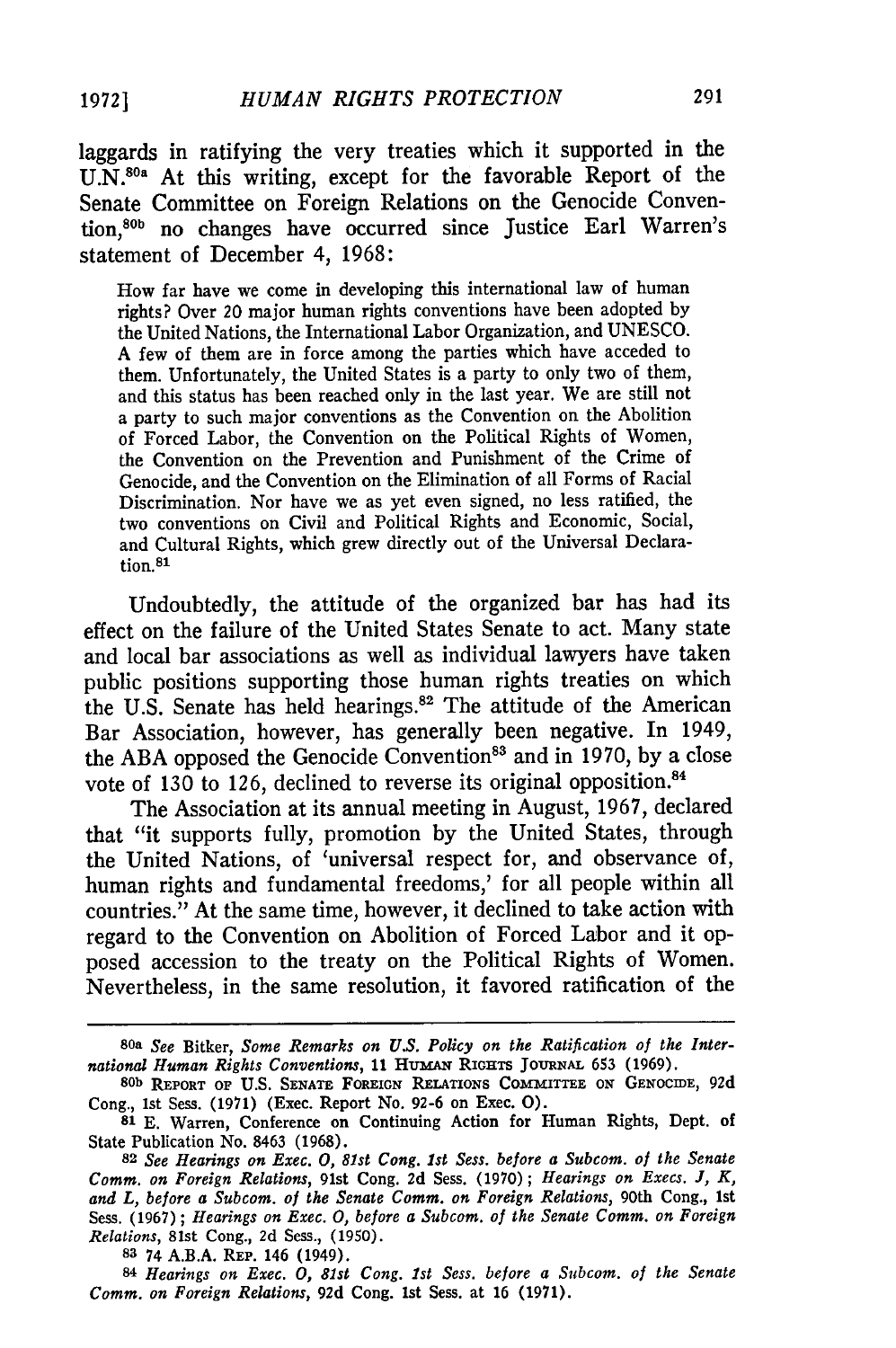Supplementary Slavery Convention.<sup>85</sup> The latter covers some matters usually deemed wholly domestic, such as the right of a woman to refuse to be given in marriage for a consideration. The Senate approved ratification of this treaty, but has not yet acted on Forced Labor or on Women's Political Rights.<sup>86</sup>

Attorney General Mitchell on January 26, 1970, stated his support of the constitutionality of the Genocide Convention.<sup>87</sup> Two subsequent statements of U.S. official organs, indicated the desirability of ratifying such treaties. The Report of the President's Commission for the Observance of the 25th Anniversary of the UN commented that:

The United States would be in a far stronger position to play its historic role as champion of individual rights and to take a leading part in consideration of alleged violations of international standards if it ratified the instruments it has helped to develop. <sup>88</sup>

In a similar vein, the House of Representatives Sub-Committee on Foreign Affairs, in its report on the 25th anniversary of the U.N., stated that:

We would like to see the United Nations use the occasion of its 25th anniversary to begin a new chapter in the history of the civilized community's concern with the protection of basic human rights. To this end we recommend . . . that the United States at long last move to adhere to the major pending human rights conventions.<sup>89</sup>

#### **CONCLUSION**

It is long past the time for the United States to carry forward its own pronounced principles in support of human rights. There are no valid, basic constitutional objections to ratification of human rights treaties. If there are specific provisions of particular treaties which need explanation through understandings, or require reservations, then understandings or reservations can be made a condition of ratification.

The need is for the United States to be true to its own ideals and to join with other nations in recognizing and protecting individual rights. In the national interest as well as in the interest of men everywhere, the United States should act promptly in ratifying

**<sup>85</sup>** *See* note 60, supra.

**<sup>86</sup>**S. Comm. on Foreign Relations, Legislative Calendar 7 (April 11, 1968).

*<sup>87</sup>Hearings on Exec. 0, 81st Cong. 1st Sess. before a Subcom. of the Senate Comm. on Foreign Relations,* 91st Cong. 2d Sess. at 165 (1970). **<sup>88</sup>**PRESIDENT'S COMMISSION **FOR THE OBSERVANCE OF THE** 25TH **ANNIVERSARY OF**

**THE UNITED** NATIONS, **REPORT OF** ConMIsSIoN 23 (1971) (U.S. Gov't Printing Office, Doc. No. 4000-0261).

**<sup>89</sup>**HousE **OF** REPRESENTATIVES **SUBCOMMITTEE** ON **FOREIGN AFFAIRS,** REPORT **ON THE 25TH U.N. ANNIVERSARY 8 (1970).**